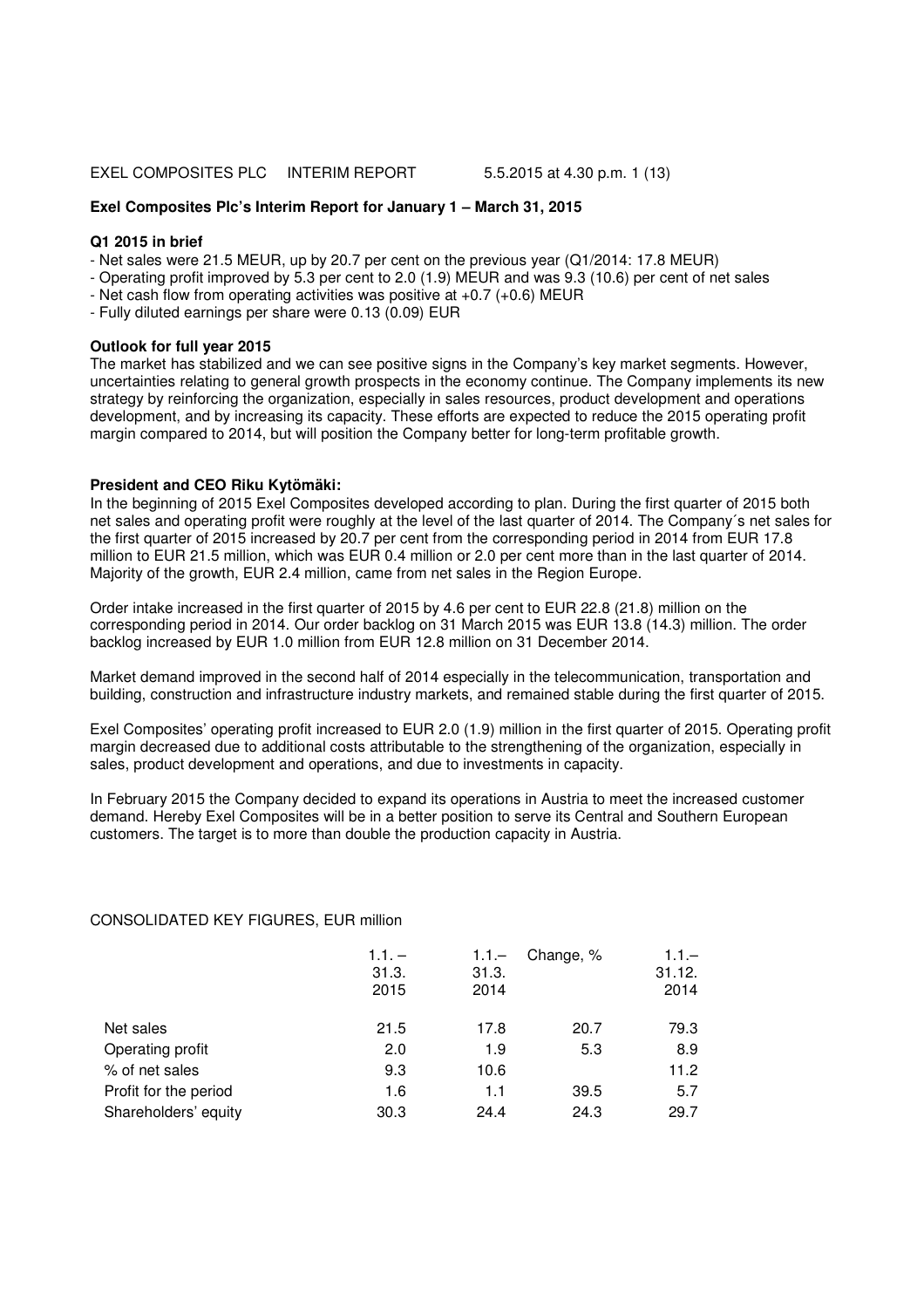| Net interest-bearing                                                  |                        |                      |       |                        |
|-----------------------------------------------------------------------|------------------------|----------------------|-------|------------------------|
| liabilities                                                           | $-2.5$                 | 3.4                  | 173.5 | $-2.6$                 |
| Capital employed                                                      | 37.7                   | 37.4                 | 0.8   | 35.3                   |
| Return on equity, %                                                   | 20.8                   | 18.9                 |       | 21.7                   |
| Return on capital<br>employed, %<br>Equity ratio, %<br>Net gearing, % | 21.8<br>53.2<br>$-8.3$ | 21.1<br>47.5<br>14.1 |       | 25.2<br>56.9<br>$-8.7$ |
|                                                                       |                        |                      |       |                        |
| Earnings per share,<br><b>EUR</b><br>Earnings per share,              | 0.13                   | 0.09                 |       | 0.48                   |
| diluted, EUR                                                          | 0.13                   | 0.09                 |       | 0.48                   |
| Equity per share, EUR                                                 | 2.54                   | 2.05                 |       | 2.50                   |

### **Market environment**

Market demand improved in the second half of 2014 especially in the telecommunication, transportation and building, construction and infrastructure industry markets, and remained stable during the first quarter of 2015.

#### **Order intake and order backlog January – March 2015**

Order intake increased in the first quarter of 2015 by 4.6 per cent to EUR 22.8 (21.8) million on the corresponding period in 2014.

The order backlog on 31 March 2015 was EUR 13.8 (14.3) million. The order backlog increased by EUR 1.0 million from EUR 12.8 million on 31 December 2014.

#### **Sales review January – March 2015**

Group net sales for the first quarter of 2015 increased by 20.7 per cent from the corresponding period in 2014 from EUR 17.8 million to EUR 21.5 million, which was EUR 0.4 million or 2.0 per cent more than in the last quarter of 2014. Majority of the growth, EUR 2.4 million, came from net sales in the Region Europe.

Net sales increased in the largest region, Europe, by 15.9 per cent compared to the corresponding period in 2014. Net sales in the APAC region increased by 74.0 per cent. Net sales in the region Rest of the world decreased by 28.6 per cent compared to the corresponding period in 2014.

Net sales of Industrial applications increased by 41.4 per cent to EUR 13.8 million from EUR 9.8 million in the corresponding period in 2014.

Net sales of Construction and Infrastructure applications were up by 10.1 per cent to EUR 4.6 (4.1) million compared to the corresponding period in 2014.

Net sales of Other applications decreased by 20.0 per cent to EUR 3.1 (3.9) million compared to the corresponding period in 2014.

## **Net sales by Region**

| <b>MEUR</b> | $1.1. -$<br>31.3.<br>2015 | $1.1. -$<br>31.3<br>2014 | Change,<br>$\%$ | $1.1 -$<br>31.12.<br>2014 |
|-------------|---------------------------|--------------------------|-----------------|---------------------------|
| Europe      | 17.5                      | 15.1                     | 15.9            | 64.6                      |
| <b>APAC</b> | 3.5                       | 2.0                      | 74.0            | 11.8                      |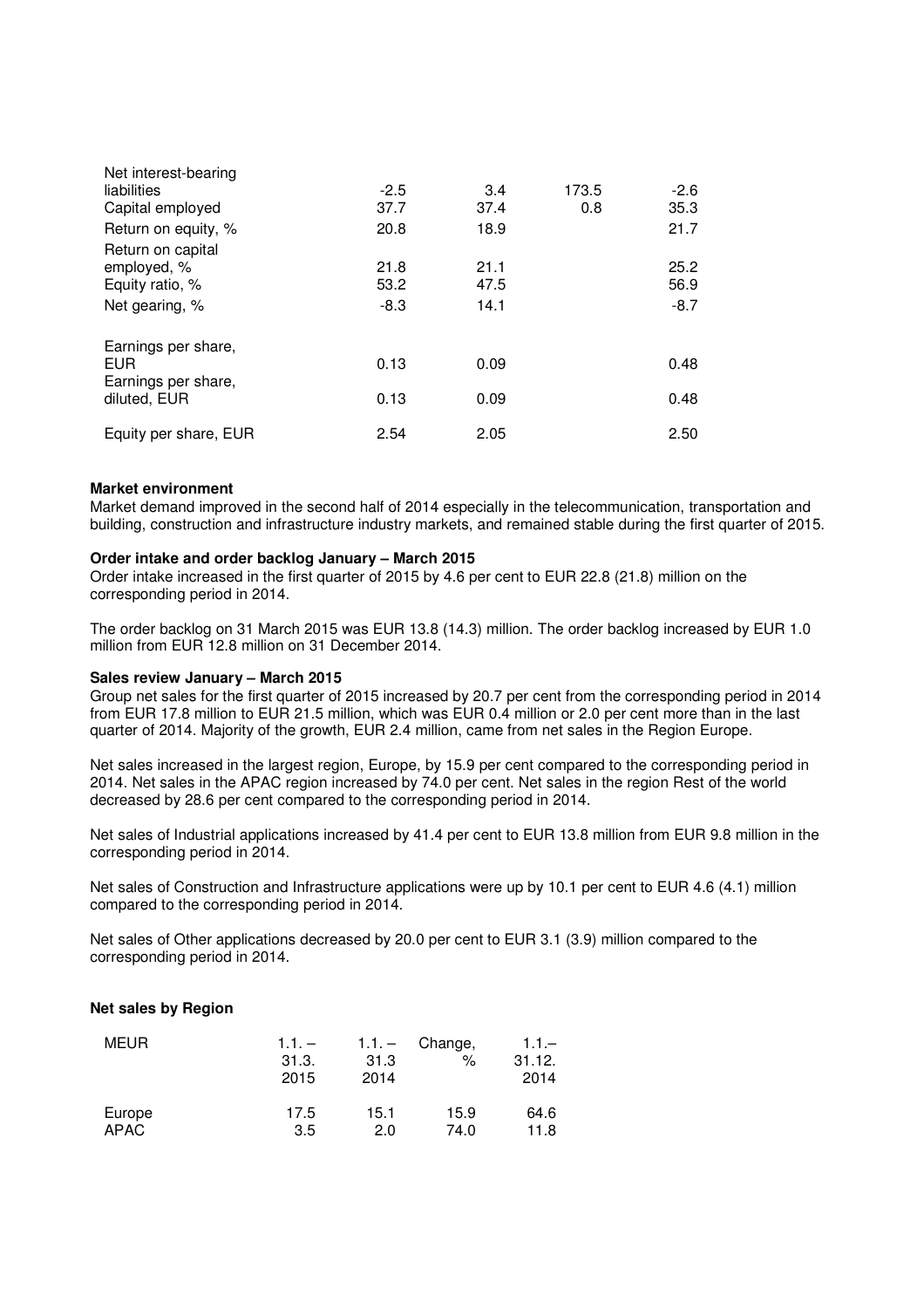| Rest of world | 0.5  | 0.7  | $-28.6$ | 2.9  |
|---------------|------|------|---------|------|
| Total         | 21.5 | 17.8 | 20.8    | 79.3 |

#### **Net sales by Customer Industry**

| <b>MEUR</b>                                      | $1.1. -$<br>31.3.<br>2015 | $1.1 -$<br>31.3.<br>2014 | Change,<br>$\%$ | $1.1 -$<br>31.12.<br>2014 |
|--------------------------------------------------|---------------------------|--------------------------|-----------------|---------------------------|
| Construction and<br>infrastructure<br>Industrial | 4.6                       | 4.1                      | 10.1            | 17.4                      |
| applications<br>Other applications               | 13.8<br>3.1               | 9.8<br>3.9               | 41.4<br>$-20.0$ | 47.5<br>14.3              |
| Total                                            | 21.5                      | 17.8                     | 20.8            | 79.3                      |

#### **Financial performance**

#### **January – March 2015**

The Group's operating profit increased to EUR 2.0 (1.9) million in the first quarter of 2015. Operating profit margin decreased due to additional costs attributable to the strengthening of the organization, especially in sales, product development and operations, and due to investments in capacity.

The profitability of the Australian unit has improved compared to the corresponding period last year, but is not yet at a satisfactory level. Corrective actions are ongoing. The focus is on generating more sales.

The Group's net financial items during the period under review were EUR +0.1 (-0.2) million. The Group's profit before taxes was EUR 2.1 (1.7) million and profit after taxes EUR 1.6 (1.1) million.

#### **Financial position**

Net cash flow from operating activities was strongly positive at EUR +0.7 (+0.6) million due to improved operating profit. Cash flow before financing, but after capital expenditure, amounted to EUR -0.1 (0.0) million. The capital expenditure on fixed assets amounted to EUR 0.8 (0.7) million. Capital expenditure was financed with cash flow from business operations. At the end of the period under review, the Group's liquid assets stood at EUR 10.0 (9.6) million. Total depreciation of non-current assets during the period under review amounted to EUR 0.7 (0.7) million.

The Group's consolidated total assets at the end of the quarter were EUR 57.2 (51.4) million. Interest-bearing liabilities amounted to EUR 7.5 (13.1) million. Net interest-bearing liabilities were EUR -2.5 (+3.4) million.

Equity at the end of the quarter was EUR 30.3 (24.4) million and equity ratio 53.2 (47.5) per cent. The net gearing ratio was -8.3 (14.1) per cent.

Fully diluted total earnings per share were EUR 0.13 (0.09). Return on capital employed was 21.8 (21.1) per cent. Return on equity was 20.8 (18.9) per cent.

# **Business development and strategy implementation**

In accordance with the new growth strategy, a decision was made in February 2015 to expand the operations in Austria to meet the increased customer demand. By this investment Exel Composites will be in a better position to serve its Central and Southern European customers. The target is to more than double the production capacity in Austria. The total investment of the project is estimated at EUR 8 million. The expansion project has been initiated in the first quarter of 2015 and it is estimated to be completed during the second half  $\overline{0}$ f 2016.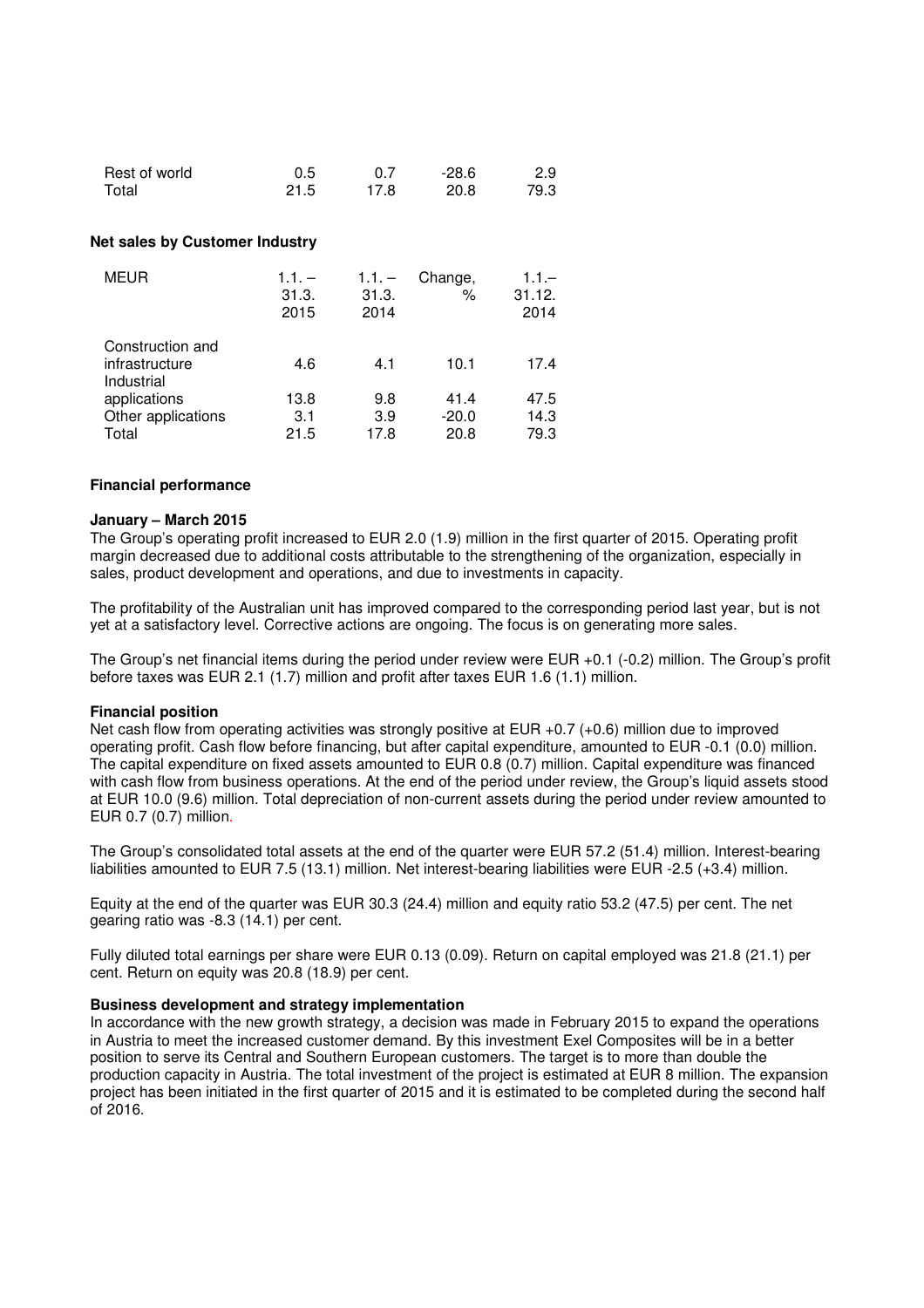The expansion project of the Nanjing unit in China announced in December 2014 has commenced. The total investment of the project is estimated at EUR 4.6 million. It is estimated to be completed during the first half of 2016.

### **Research and development**

Research and development costs totaled EUR 0.5 (0.4) million, representing 2.4 (2.3) per cent of net sales. The main projects were connected with the development of new products and customer applications.

### **Shares and share performance**

Exel Composites' share is listed in the Small Cap segment of the NASDAQ OMX Helsinki Ltd. in the Industrials sector.

At the end of March 2015, Exel Composites' share capital was EUR 2,141,431.74 and the number of shares was 11,896,843 each having the counter-book value of EUR 0.18. There were no changes in the share capital during the period under review. There is only one class of shares and all shares are freely assignable under Finnish law.

Exel Composites did not hold any of its own shares during the period under review.

During the period under review the highest share price quoted was EUR 9.85 (6.28) and the lowest EUR 8.46 (5.56). The share price closed at EUR 9.30 (5.78). The average share price during the period under review was EUR 9.21 (5.98).

A total of 1,218,211 (1,706,213) shares were traded during the period under review, which represents 10.2 (14.3) per cent of the average number of shares. On 31 March 2015, Exel Composites' market capitalization was EUR 110.6 (68.8) million.

### **Shareholders and disclosures**

Exel Composites had a total of 3,099 (2,712) shareholders on 31 March 2015. Information on Exel Composites' shareholders is available on the Company website at www.exelcomposites.com.

Exel Composites received one flagging announcement during the review period.

On 13 March 2015 Exel Composites received a flagging announcement according to which the holding of Swedbank Robur Fonder AB had exceeded 5 per cent of the voting rights and share capital in Exel Composites Plc. Through share transactions concluded on 12 March 2015, the holding of Swedbank Robur Fonder AB rose to 703,054 shares, representing 5.91 per cent of the shares and voting rights of the Company.

# **Decisions of the 2015 Annual General Meeting**

Exel Composites' Annual General Meeting (AGM) of Exel Composites Plc was held on 26 March 2015. The financial accounts of the Group were approved and the members of the Board of Directors and the President were discharged from their liabilities for the financial year 2014. The AGM approved the Board's proposal to distribute a dividend of EUR 0.20 per share for the financial year 2014.

The Annual General Meeting authorized the Board of Directors to acquire the Company's own shares by using unrestricted equity. The maximum amount to be acquired is 600,000 shares. The authorization is valid until 30 June 2016.

The AGM elected to the Board of Directors five members based on the proposal by the Nomination Board. The following members of the Board of Directors were re-elected: Heikki Hiltunen, Peter Hofvenstam, Reima Kerttula and Kerstin Lindell. Matti Hyytiäinen was elected as new member of the Board of Directors. The term of office of the Board members continues until the end of the Annual General Meeting of 2016.

Based on the proposal by the Nomination Board, the AGM re-elected Peter Hofvenstam as Chairman of the Board of Directors for the term ending at the closure of the Annual General Meeting of 2016.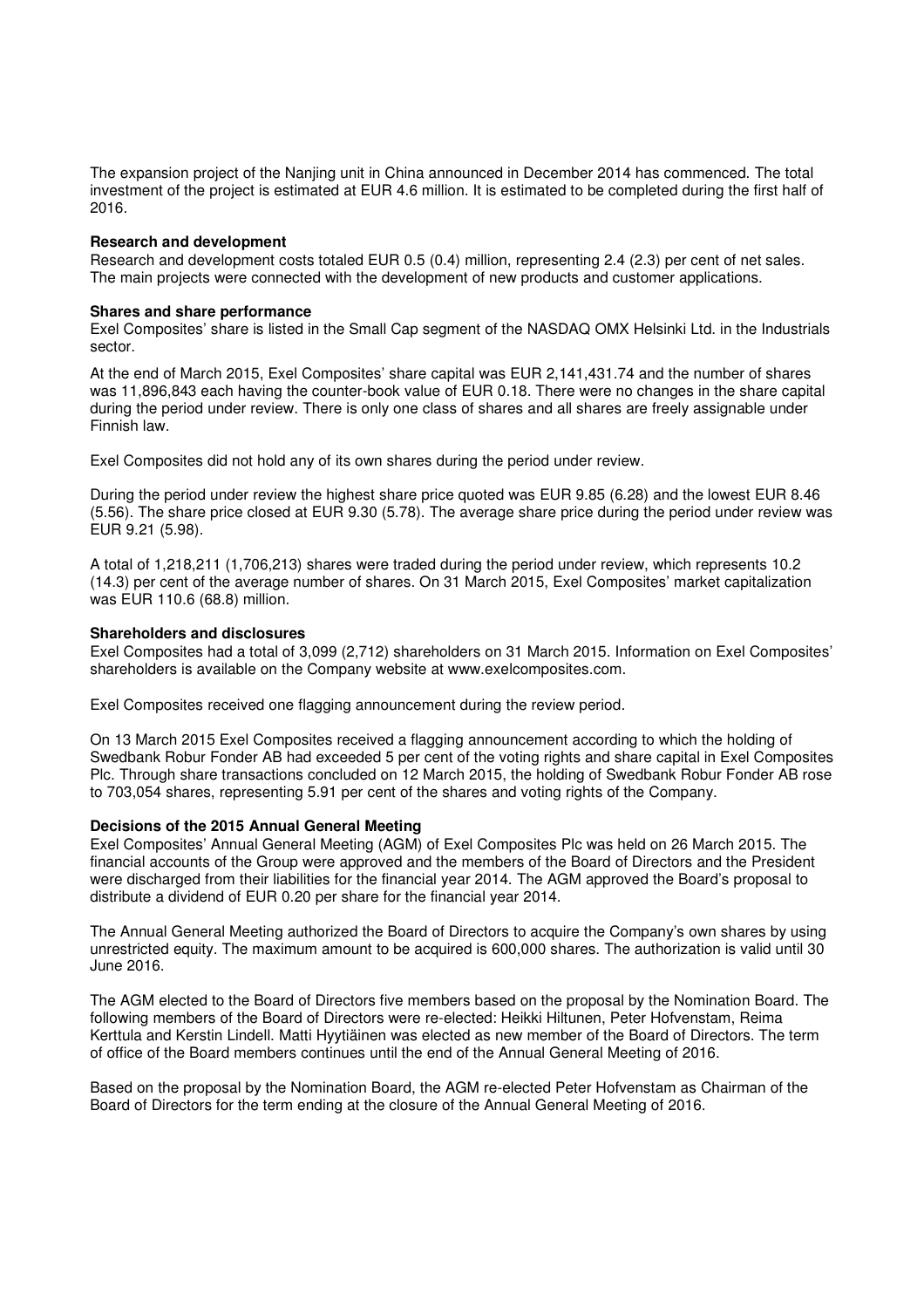The AGM decided that the annual remuneration for the Board members shall be as follows: the Chairman of the Board of Directors be paid a yearly remuneration of EUR 36,000 and additionally EUR 1,500 for attendance at Board and committee meetings and other similar Board assignments and the other Board members be paid a yearly remuneration of EUR 18,000 and additionally EUR 1,000 for attendance at Board and committee meetings and other similar Board assignments and that travel expenses and other out-of-pocket expenses arising from the Board work be compensated in accordance with the Company's established practice and travel rules. Out of the yearly remuneration 60 per cent will be paid in cash and 40 per cent in Exel Composites Plc shares, which were acquired directly for and on behalf of the members of the Board of Directors during 31 March – 10 April 2015 from the stock exchange in amounts corresponding to EUR 14,400 for the Chairman and EUR 7,200 for each of the other members. The annual remuneration shall encompass the full term of office of the Board of Directors. If the required amount of shares cannot be acquired during the specified period in accordance with applicable rules and regulations, the part of yearly remuneration to be paid in shares which could not be acquired can be paid in cash. Should the term of any member of the Board of Directors come to an end for whatever reason before the next Annual General Meeting, such member of the Board of Directors will have to return to the Company the remuneration or equivalent amount in cash already received but not yet earned at that point in time.

# **Management**

Mr. Mikko Kettunen, 38, was appointed SVP, CFO and member of Exel Composites Plc's Group Management Team on 13 January 2015 and assumed his position on 7 April 2015. Mr. Kettunen succeeds Mr. Ilkka Silvanto, 63, who was appointed with the same date as SVP, Strategic Projects, effective as of 7 April 2015. Mr. Silvanto will continue reporting to CEO and being member of Group Management Team.

### **Incentive programs**

On 12 February 2015 the Board of Directors of Exel Composites Plc approved a new incentive program for the executives of the Company. The aim of the new program is to combine the objectives of the shareholders and the executives in order to increase the value of the Company, to commit the executives to the Company and to offer the executives a competitive reward program. The new program is based on a long-term monetary performance reward, and the program is targeted at approximately 25 executives for the earning period 2015- 2017. The CEO and members of the Group Management Team are included in the target group of the new incentive program.

The new program includes one earning period, the calendar years 2015-2017. The potential long-term monetary performance reward from the program for the earning period 2015-2017 will be based on the Group's cumulative Economic Profit and on the Group's Total Shareholder Return (TSR).

The potential reward from the earning period 2015-2017 will be paid in 2018. No reward will be paid to an executive, if his or her employment or service with the Group Company ends before the reward payment unless the executive is leaving the Company due to retirement.

The maximum reward to be paid on the basis of the earning period 2015-2017 will be EUR 1.5 million.

# **Significant related-party transactions**

Exel Composites' permanent public insiders include Exel Composites' Board members, the President and CEO and the members of the Group Management Team. No significant related-party transactions were conducted by the Group or the permanent insiders during the period under review.

# **Organization and personnel**

The number of employees on 31 March 2015 was 501 (421), of whom 215 (202) worked in Finland and 286 (219) in other countries. The average number of personnel during the period under review was 487 (418).

A Group-wide program for ERP-system implementation was started during the first quarter of 2015. The new ERP is expected to be rolled out to all business units during 2016.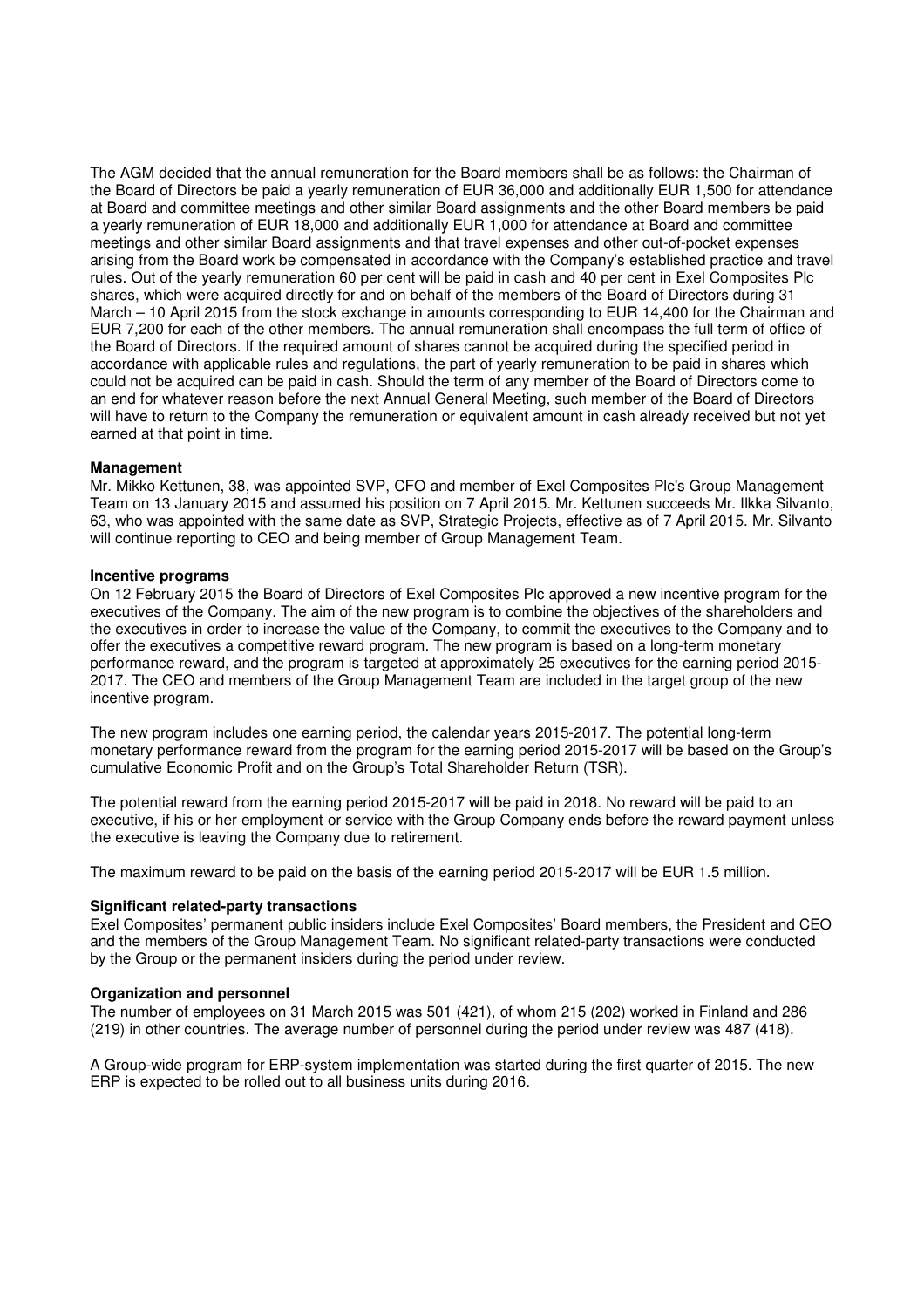# **Health, safety and environment**

Special attention will be given to occupational health and safety also in 2015. The Group is rolling out the Occupational Health and Safety Management System OHSAS 18001 over all sites.

## **Major near-term risks and uncertainties**

The most significant near-term business risks are related to the general economic development, government regulations and financial crisis in the Euro area as well as to market demand. Continuing low demand in the Australian market may require further corrective actions which can have an impact on the profitability. The possible uncertainties in the Russian and East-European markets will have limited direct impact on Exel Composites.

Raw material prices, energy cost and other cost increases may continue to put pressure on profitability. The new European Community's anti-dumping tariffs imposed on Chinese glass fiber may have a negative effect on the result in terms of increased raw material prices. Currency rate changes, price competition and alternative competing materials may also have a negative effect on the result. The availability and cost of financing may continue to have an effect on the demand and increase the risk of credit losses.

### **Outlook for full year 2015**

The market has stabilized and we can see positive signs in the Company's key market segments. However, uncertainties relating to general growth prospects in the economy continue. The Company implements its new strategy by reinforcing the organization, especially in sales resources, product development and operations development, and by increasing its capacity. These efforts are expected to reduce the 2015 operating profit margin compared to 2014, but will position the Company better for long-term profitable growth.

### **Financial results briefing**

Exel Composites will hold a financial results briefing regarding the interim report on Wednesday 6 May 2015 at 10.00 a.m. at Scandic Hotel Simonkenttä's Tapiola meeting room at the address of Simonkatu 9, Helsinki, Finland.

# **Forward-looking statements**

Certain statements in this report, which are not historical facts, including, without limitation, those regarding expectations for general economic development and market situation; regarding customer industry profitability and investment willingness; regarding Company growth, development and profitability; regarding cost savings; regarding fluctuations in exchange rates and interest levels; regarding the success of pending and future acquisitions and restructurings; and statements preceded by "believes," "expects," "anticipates," "foresees" or similar expressions are forward-looking statements.

These statements are based on current expectations and currently known facts. Therefore, they involve risks and uncertainties that may cause actual results to differ materially from results currently expected by the Company.

Other unknown or unpredictable factors or underlying assumptions subsequently proving to be incorrect could cause actual results to differ materially from those in the forward-looking statements. Exel Composites does not undertake any obligation to publicly update or revise forward-looking statements, whether as a result of new information, future events or otherwise, except to the extent legally required.

Vantaa, 5 May 2015

Board of Directors of Exel Composites Plc

# **For further information, please contact:**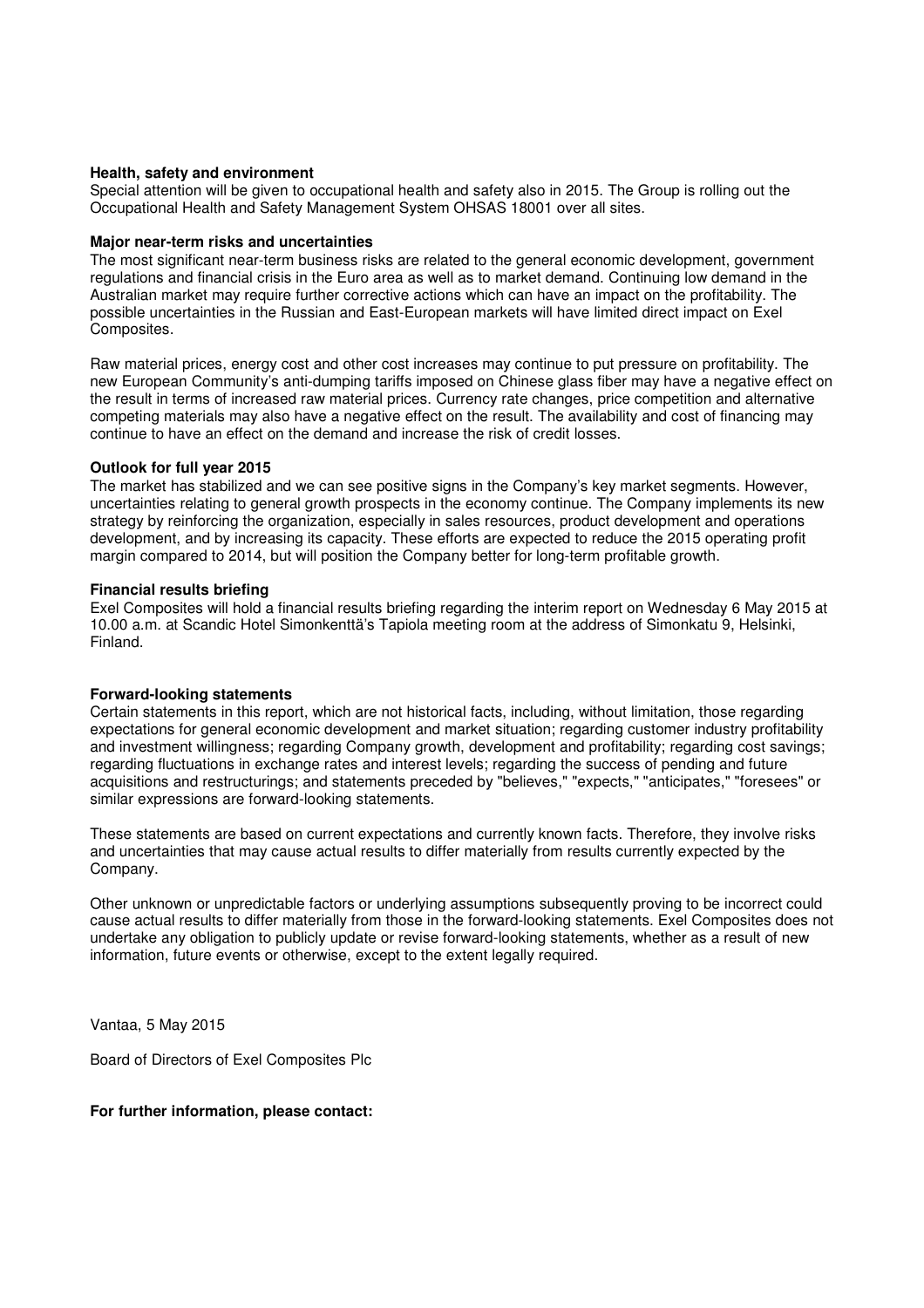Riku Kytömäki, President and CEO tel. +358 50 511 8288, or email riku.kytomaki@exelcomposites.com Mikko Kettunen, CFO tel. +358 50 3477 462, or email mikko.kettunen@exelcomposites.com

## **Distribution**

NASDAQ OMX Helsinki Ltd. Main news media www.exelcomposites.com

# **Exel Composites in brief**

Exel Composites (www.exelcomposites.com) is a leading composite technology company that designs, manufactures and markets composite products and solutions for demanding applications. Exel Composites provides superior customer experience through continuous innovation, world-class operations and long-term partnerships.

The core of the operations is based on own, internally developed composite technology, product range based on it and strong market position in selected segments with a strong quality and brand image. Profitable growth is pursued by a relentless search for new applications and development in co-operation with customers. The personnel's expertise and high level of technology play a major role in Exel Composites' operations.

Exel Composites Plc share is listed in NASDAQ OMX Helsinki Ltd.

# **Summary of Financial Statements and notes to the Financial Statements 1 January – 31 March 2015**

# **Accounting principles:**

This Interim Report has been prepared in accordance with IAS 34, Interim Financial Reporting. The same accounting policies have been followed as in the previous Financial Statements.

Preparation of financial statements in accordance with the IFRS standards requires Exel Composites' management to make estimates and assumptions that have an effect on the amount of assets and liabilities on the balance sheet at the closing date as well as the amounts of income and expenses for the financial period. In addition, the management must exercise its judgement regarding the application of accounting policies. Since the estimates and assumptions are based on the views at the date of the Financial Statements, they include risks and uncertainties. The actual results may differ from the estimates and assumptions.

The amounts presented in the income statement and balance sheet are Group figures. The amounts presented in the release are rounded, so the sum of individual figures may differ from the sum reported.

The interim report is unaudited.

# CONSOLIDATED COMPREHENSIVE INCOME STATEMENT

| <b>EUR thousand</b>       | $1.1 -$<br>31.3.<br>2015 | $1.1. -$<br>31.3.<br>2014 | Change, % | $1.1 -$<br>31.12.<br>2014 |
|---------------------------|--------------------------|---------------------------|-----------|---------------------------|
| Net sales                 | 21,495                   | 17,811                    | 20.7      | 79,253                    |
| Materials and<br>services | $-7,771$                 | $-5,976$                  | $-30.0$   | $-29,134$                 |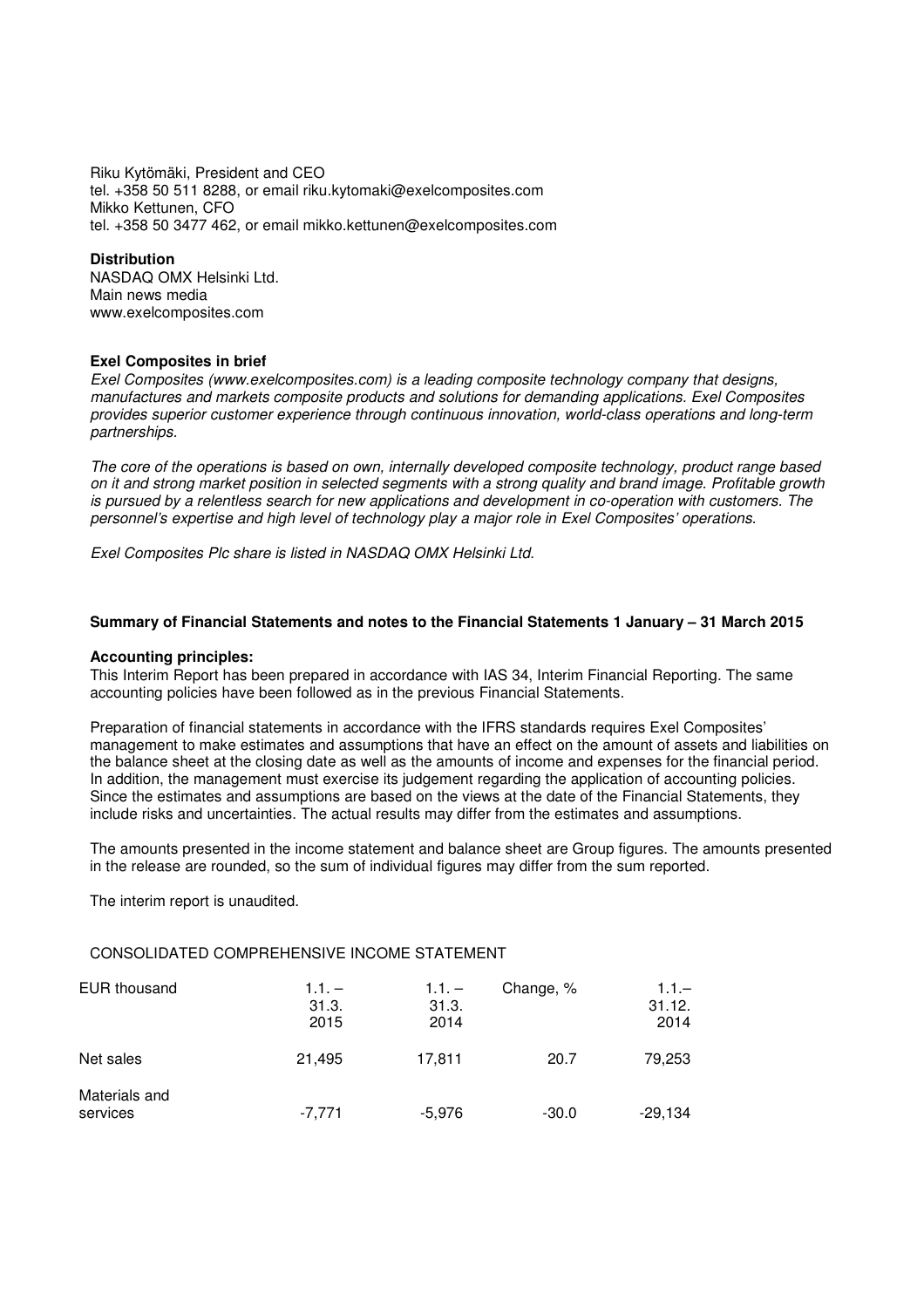| Employee benefit<br>expenses                                                                                                            | $-6,450$  | $-5,393$  | $-19.6$  | $-22,691$  |
|-----------------------------------------------------------------------------------------------------------------------------------------|-----------|-----------|----------|------------|
| Depreciation and<br>impairment                                                                                                          | $-711$    | $-663$    | $-7.2$   | $-3,115$   |
| Other operating<br>expenses                                                                                                             | $-4,556$  | $-4,089$  | $-11.4$  | $-16, 133$ |
| Other operating<br>income                                                                                                               | $-16$     | 200       | $-108.0$ | 707        |
| Operating profit                                                                                                                        | 1,991     | 1,890     | 5.3      | 8,887      |
| Net financial items                                                                                                                     | 72        | $-229$    | 131.4    | $-430$     |
| Profit before tax                                                                                                                       | 2,063     | 1,661     | 24.2     | 8,457      |
| Income taxes                                                                                                                            | $-506$    | $-545$    | 7.2      | $-2,754$   |
| Profit/loss for the<br>period                                                                                                           | 1,557     | 1,116     | 39.5     | 5,702      |
| Other<br>comprehensive<br>income:                                                                                                       |           |           |          |            |
| Exchange<br>differences on<br>translating foreign<br>operations                                                                         | 1,380     | 404       | 241.6    | 1,370      |
| Income tax relating<br>to components of<br>other comprehensive<br>income                                                                | $\pmb{0}$ | $\pmb{0}$ | 0.0      | 0          |
| Items that will not be<br>reclassified to profit<br>or loss:<br>Defined benefit plan<br>actuarial<br>$gains(+)/loss(-)$ , net<br>of tax | $\pmb{0}$ | 0         | 0.0      | $-90$      |
| Other                                                                                                                                   |           |           |          |            |
| comprehensive<br>income, net of tax<br>Total comprehensive                                                                              | 1,380     | 404       | 241.6    | 1,280      |
| income                                                                                                                                  | 2,937     | 1,520     | 93.2     | 6,983      |
| Profit/loss<br>attributable to:<br>Equity holders of the<br>parent company                                                              | 1,557     | 1,116     | 39.5     | 5,702      |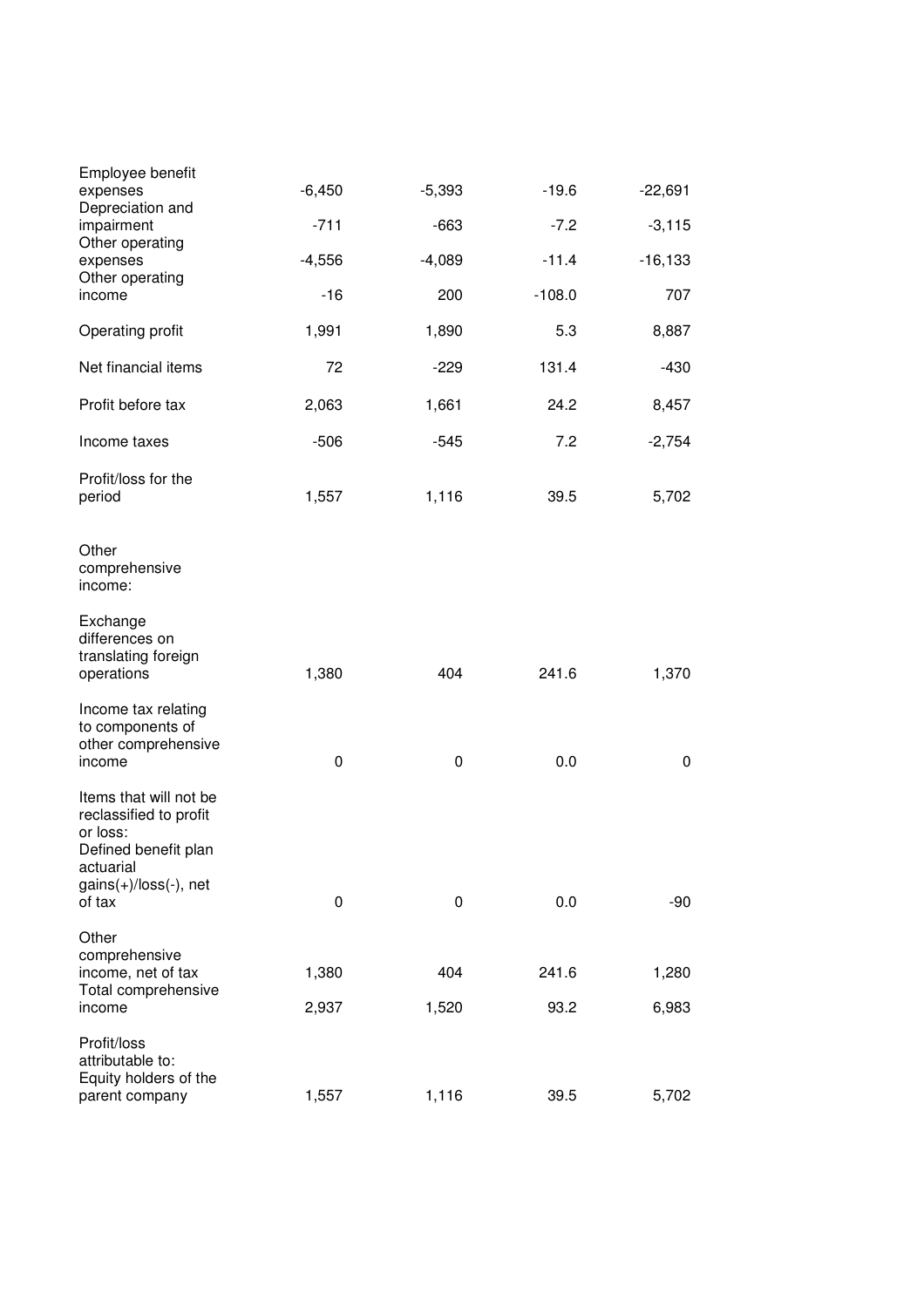| Comprehensive<br>income<br>attributable to:<br>Equity holders of the<br>parent company                                                                                                                        | 2,937 | 1,520                                            | 93.2                                             | 6,983                                             |                                                  |
|---------------------------------------------------------------------------------------------------------------------------------------------------------------------------------------------------------------|-------|--------------------------------------------------|--------------------------------------------------|---------------------------------------------------|--------------------------------------------------|
| Earnings per share,<br>diluted and undiluted,<br><b>EUR</b>                                                                                                                                                   | 0.13  | 0.09                                             |                                                  | 0.48                                              |                                                  |
| CONDENSED CONSOLIDATED BALANCE SHEET                                                                                                                                                                          |       |                                                  |                                                  |                                                   |                                                  |
| <b>EUR</b> thousand                                                                                                                                                                                           |       | 31.3.2015                                        | 31.3.2014                                        | Change                                            | 31.12.2014                                       |
| <b>ASSETS</b><br>Non-current assets<br>Goodwill<br>Other intangible assets<br>Tangible assets<br>Deferred tax assets<br>Other non-current assets<br>Non-current assets total                                  |       | 10,026<br>626<br>13,136<br>273<br>75<br>24,135   | 9,621<br>855<br>10,824<br>690<br>72<br>22,062    | 405<br>$-229$<br>2,312<br>$-417$<br>3<br>2,074    | 9,676<br>686<br>12,533<br>285<br>74<br>23,253    |
| Current assets<br>Inventories<br>Trade and other receivables<br>Cash at bank and in hand<br>Current assets total<br>Total assets                                                                              |       | 10.301<br>12,754<br>9,974<br>33,028<br>57,163    | 8,996<br>10,700<br>9,617<br>29,313<br>51,375     | 1,305<br>2,054<br>357<br>3,715<br>5,788           | 10,034<br>10,906<br>8,218<br>29,158<br>52,411    |
| <b>EQUITY AND LIABILITIES</b><br>Shareholders' equity<br>Share capital<br>Other reserves<br>Invested unrestricted equity fund<br><b>Translation differences</b><br>Retained earnings<br>Profit for the period |       | 2,141<br>79<br>2,539<br>4,913<br>19,047<br>1,557 | 2,141<br>72<br>2,539<br>2,568<br>15,924<br>1,116 | 0<br>$\overline{7}$<br>0<br>2,345<br>3,123<br>441 | 2,141<br>79<br>2,539<br>3,534<br>15,724<br>5,702 |
| Total equity attributable to equity<br>holders of the parent company<br>Total equity                                                                                                                          |       | 30,277<br>30,277                                 | 24,361<br>24,361                                 | 5,916<br>5,916                                    | 29,720<br>29,720                                 |
| Non-current liabilities<br>Interest-bearing liabilities<br>Interest-free liabilities<br>Deferred tax liabilities                                                                                              |       | 4,124<br>481<br>519                              | 1,044<br>423<br>430                              | 3,080<br>58<br>89                                 | 4,623<br>454<br>505                              |
| <b>Current liabilities</b><br>Interest-bearing liabilities                                                                                                                                                    |       | 3,327                                            | 12,007                                           | $-8,680$                                          | 1,000                                            |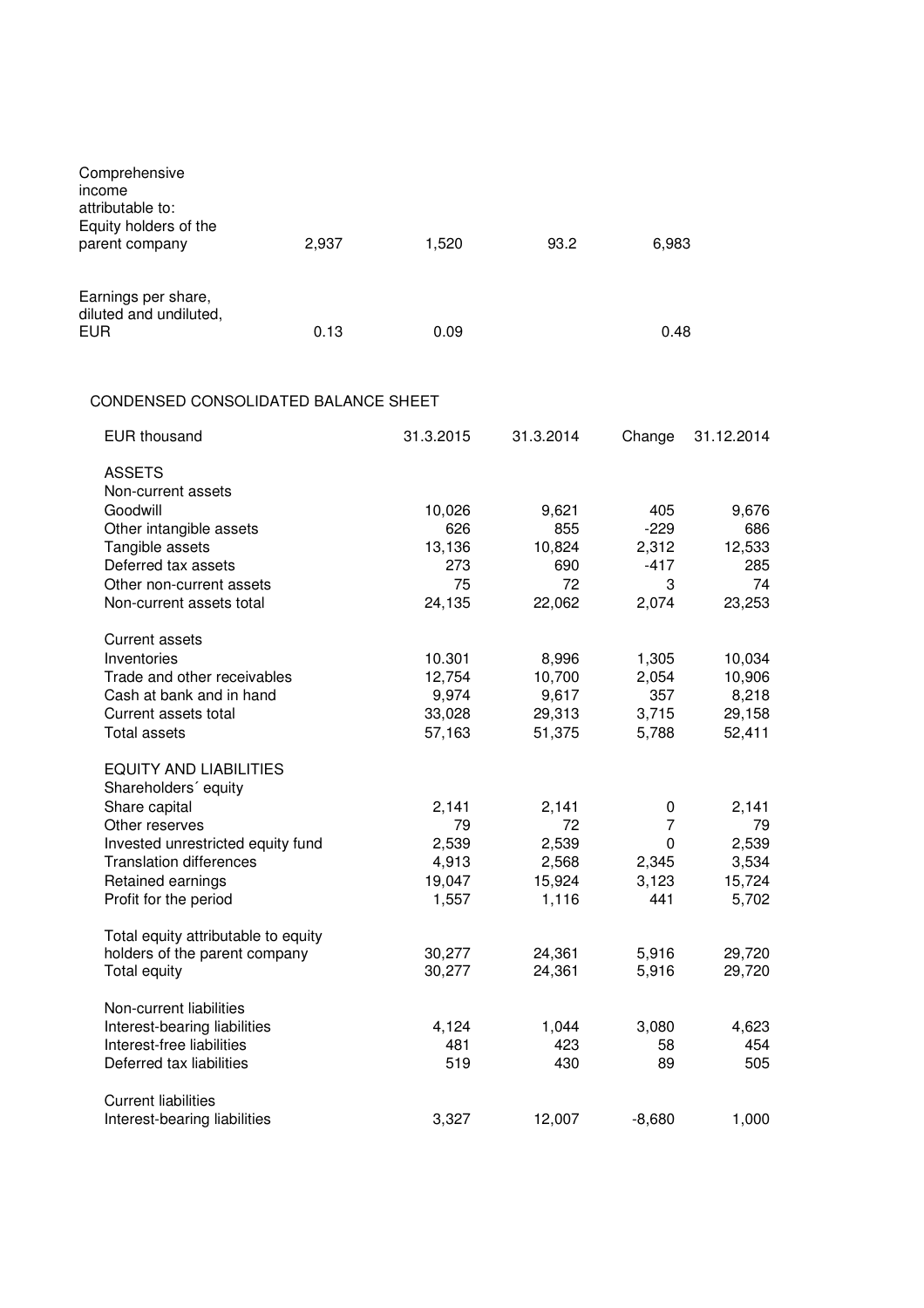| Trade and other non-current<br>liabilities | 18.434 | 13.111 | 5.323 | 16.110 |
|--------------------------------------------|--------|--------|-------|--------|
| Total liabilities                          | 26.886 | 27.014 | -128  | 22.692 |
| Total equity and liabilities               | 57,163 | 51.375 | 5.788 | 52.411 |

# STATEMENT OF CHANGES IN SHAREHOLDERS' EQUITY

| <b>EUR thousand</b>                                | Share<br>Capital | Other<br>Reserv<br>es | Invested<br>Unrestrict<br>ed<br>Equity<br>Fund | Translati<br>on<br><b>Differenc</b><br>es | Retained<br>Earnings   | Total                  |
|----------------------------------------------------|------------------|-----------------------|------------------------------------------------|-------------------------------------------|------------------------|------------------------|
| Balance at 1<br>January 2014                       | 2,141            | 72                    | 2,539                                          | 2,164                                     | 15,924                 | 22,841                 |
| Comprehensive<br>result<br>Other items<br>Dividend |                  |                       |                                                | 404                                       | 1,116<br>0<br>0        | 1,520<br>0<br>0        |
| Balance at 31<br>March 2014                        | 2,141            | 72                    | 2,539                                          | 2,568                                     | 17,040                 | 24,361                 |
| Balance at 1st<br>January 2015                     | 2,141            | 79                    | 2,539                                          | 3,534                                     | 21,426                 | 29,720                 |
| Comprehensive<br>result<br>Other items<br>Dividend |                  |                       |                                                | 1,380                                     | 1,557<br>0<br>$-2,379$ | 2,937<br>0<br>$-2,379$ |
| Balance at 31<br>March 2015                        | 2,141            | 79                    | 2,539                                          | 4,913                                     | 20,604                 | 30,277                 |

# CONDENSED CONSOLIDATED CASH FLOW STATEMENT

| <b>EUR thousand</b>                 | $1.1. -$<br>31.3.<br>2015 | $1.1. -$<br>31.3.<br>2014 | Change | $1.1 -$<br>31.12.<br>2014 |
|-------------------------------------|---------------------------|---------------------------|--------|---------------------------|
| Cash Flow from Operating Activities |                           |                           |        |                           |
| Profit for the period               | 1,557                     | 1,116                     | 441    | 5,702                     |
| Adjustments                         | 1.678                     | 1,608                     | 70     | 7.425                     |
| Change in working capital           | $-2.022$                  | -1.476                    | $-546$ | 455                       |
| Cash Flow Generated by Operations   | 1.213                     | 1.248                     | -35    | 13,582                    |
| Interest paid                       | -18                       | -63                       | 45     | $-167$                    |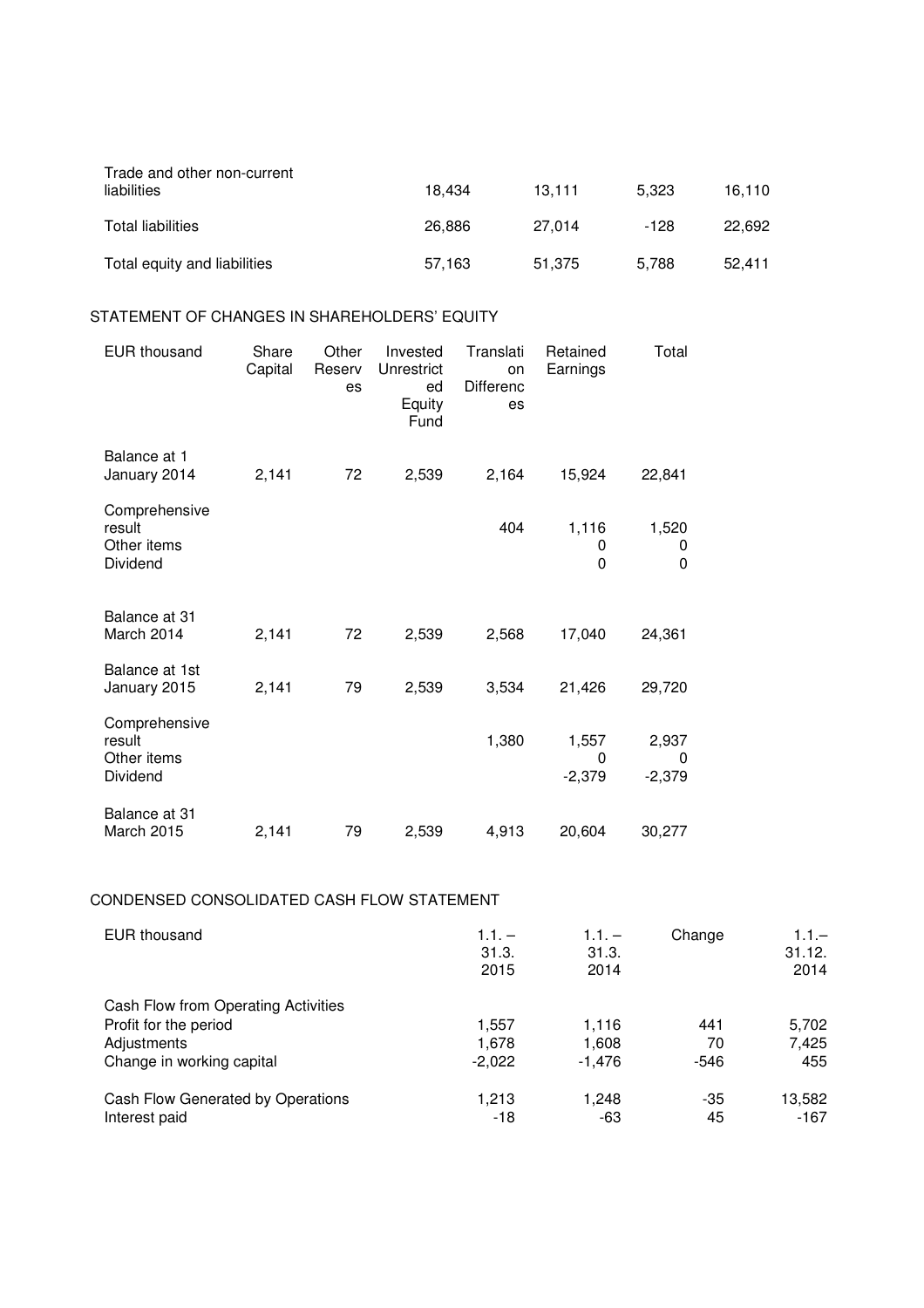| Interest received                        | 3      | 35       | $-32$        | 56       |
|------------------------------------------|--------|----------|--------------|----------|
| Other financial items                    | 8      | -65      | 73           | $-328$   |
| Income taxes paid                        | $-518$ | $-507$   | $-11$        | $-2,464$ |
| Net Cash Flow from Operating Activities  | 688    | 648      | 40           | 10,679   |
| Cash Flow from Investing Activities      |        |          |              |          |
| Capital expenditure                      | -759   | $-651$   | $-108$       | $-4,354$ |
| Proceeds from sale of fixed assets       | 0      | 0        | 0            | 0        |
| Cash Flow from Investing Activities      | -759   | $-651$   | $-108$       | $-4,354$ |
| Cash Flow from Financing                 |        |          |              |          |
| Share issue                              | 0      | 0        | $\Omega$     | $\Omega$ |
| Proceeds from long-term borrowings       | 0      | $\Omega$ | 0            | 5,000    |
| Instalments of long-term borrowings      | $-500$ | $-680$   | 180          | $-2,840$ |
| Change in short-term loans               | 2,327  | 865      | 1,462        | $-9,700$ |
| Instalments of finance lease liabilities | 0      | -3       | 3            | -5       |
| Additional capital repayment             | 0      | $\Omega$ | 0            | 0        |
| Dividends paid                           | 0      | $\Omega$ | $\mathbf{0}$ | $\Omega$ |
| Net Cash Flow from Financing             | 1,827  | 182      | 1,645        | $-7,545$ |
| Change in Liquid Funds                   | 1,756  | 179      | 1,577        | $-1,220$ |
| Liquid funds in the beginning of period  | 8,218  | 9,438    | $-1,220$     | 9,438    |
| Change in liquid funds                   | 1,756  | 179      | 1,577        | $-1,220$ |
| Liquid funds at the end of period        | 9,974  | 9,617    | 357          | 8,218    |

# QUARTERLY KEY FIGURES

| <b>EUR thousand</b>             | $\mathcal{U}$<br>2015 | IV/<br>2014 | III/<br>2014 | $\mathsf{II}/\mathsf{I}$<br>2014 | $\frac{1}{2}$<br>2014 |
|---------------------------------|-----------------------|-------------|--------------|----------------------------------|-----------------------|
| Net sales<br>Materials and      | 21,495                | 21,071      | 18,950       | 21,420                           | 17,811                |
| services<br>Employee<br>benefit | $-7,771$              | $-7,992$    | $-6,876$     | $-8,290$                         | $-5,976$              |
| expenses<br>Depreciation<br>and | $-6,450$              | $-6,068$    | $-5,595$     | $-5,635$                         | $-5,393$              |
| impairment<br>Operating         | $-711$                | $-631$      | $-1,167$     | $-654$                           | -663                  |
| expenses<br>Other<br>operating  | $-4,556$              | $-4,473$    | $-3,621$     | $-3,949$                         | $-4,089$              |
| income                          | -16                   | 162         | 185          | 161                              | 200                   |
| Operating<br>profit             | 1,991                 | 2,069       | 1,875        | 3,054                            | 1,890                 |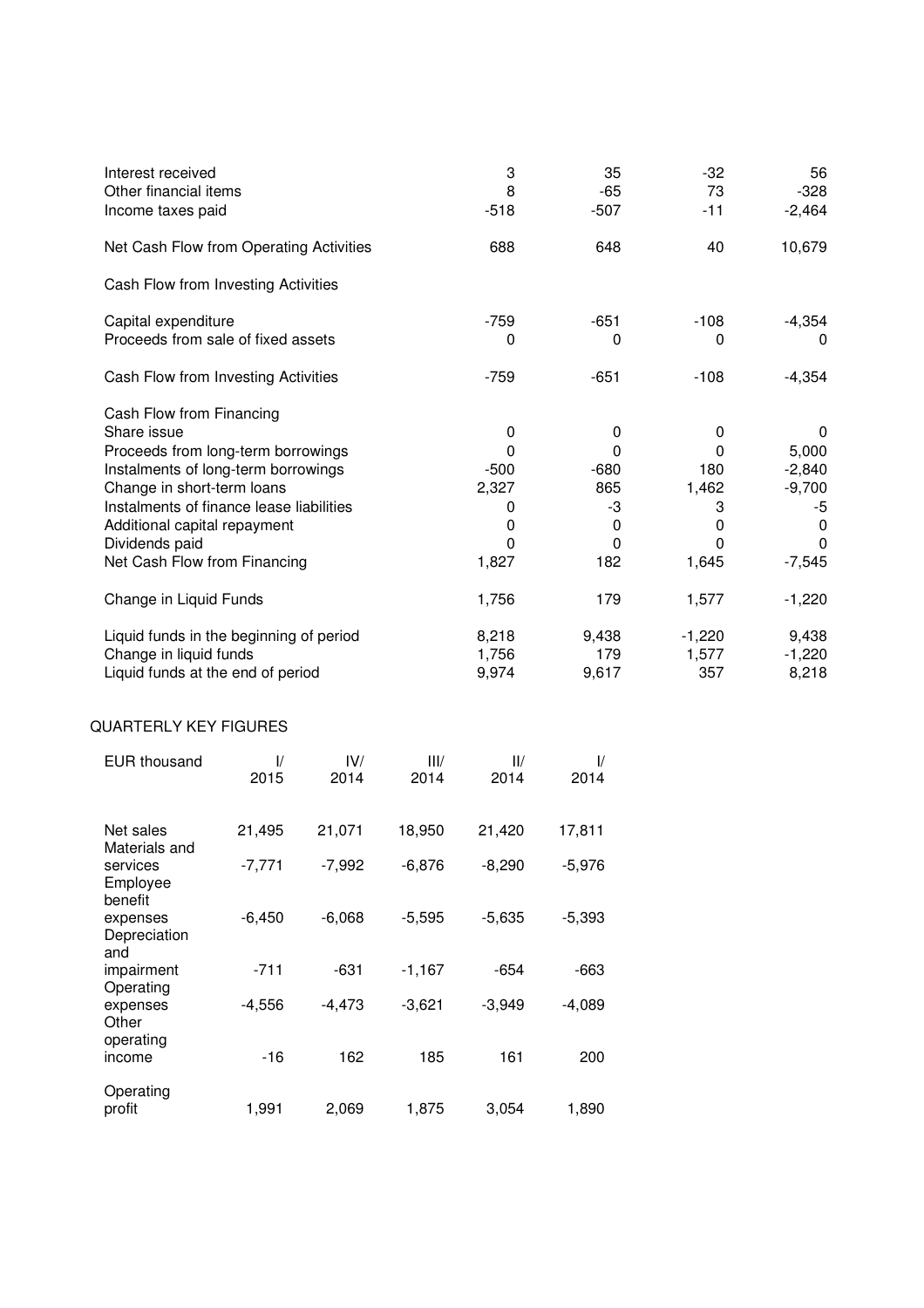| Net financial<br>items                                                                | 72           | $-62$  | $-22$           | $-118$ | $-229$          |
|---------------------------------------------------------------------------------------|--------------|--------|-----------------|--------|-----------------|
| Profit before<br>taxes                                                                | 2,063        | 2,007  | 1,853           | 2,935  | 1,661           |
| Income taxes                                                                          | $-506$       | $-542$ | $-962$          | $-706$ | $-545$          |
| Profit/loss for<br>the period                                                         | 1,557        | 1,466  | 891             | 2,229  | 1,116           |
| Earnings per<br>share, EUR<br>Earnings per                                            | 0.13         | 0.12   | 0.07            | 0.19   | 0.09            |
| share, EUR,<br>diluted<br>Average                                                     | 0.13         | 0.12   | 0.07            | 0.19   | 0.09            |
| number of<br>shares,<br>undiluted,<br>1,000 shares<br>Average<br>number of<br>shares, | 11,897       | 11,897 | 11,897          | 11,897 | 11,897          |
| diluted,<br>$1,000$ shares<br>Average                                                 | 11,897       | 11,897 | 11,897          | 11,897 | 11,897          |
| number of<br>personnel                                                                | 487          | 451    | 437             | 427    | 418             |
| COMMITMENTS AND CONTINGENCIES                                                         |              |        |                 |        |                 |
| <b>EUR thousand</b>                                                                   |              |        | 31.3.2015       |        | 31.4.2014       |
| On own behalf                                                                         |              |        |                 |        |                 |
| Mortgages<br>Corporate mortgages                                                      |              |        | 2,783<br>12,500 |        | 2,783<br>12,500 |
| Lease liabilities                                                                     |              |        |                 |        |                 |
| - in next 12 months<br>- in next 1-5 years                                            | 963<br>1,330 |        | 795<br>1,309    |        |                 |
| Other commitments                                                                     |              |        | 6               |        | 6               |
| DERIVATIVE FINANCIAL INSTRUMENTS                                                      |              |        |                 |        |                 |
| Nominal values<br><b>EUR thousand</b>                                                 |              |        | 31.3.2015       |        | 31.3.2014       |
| Interest rate derivatives<br>Interest rate swaps<br>Purchased interest rate options   |              |        | 2,700<br>0      |        | 5,000<br>0      |